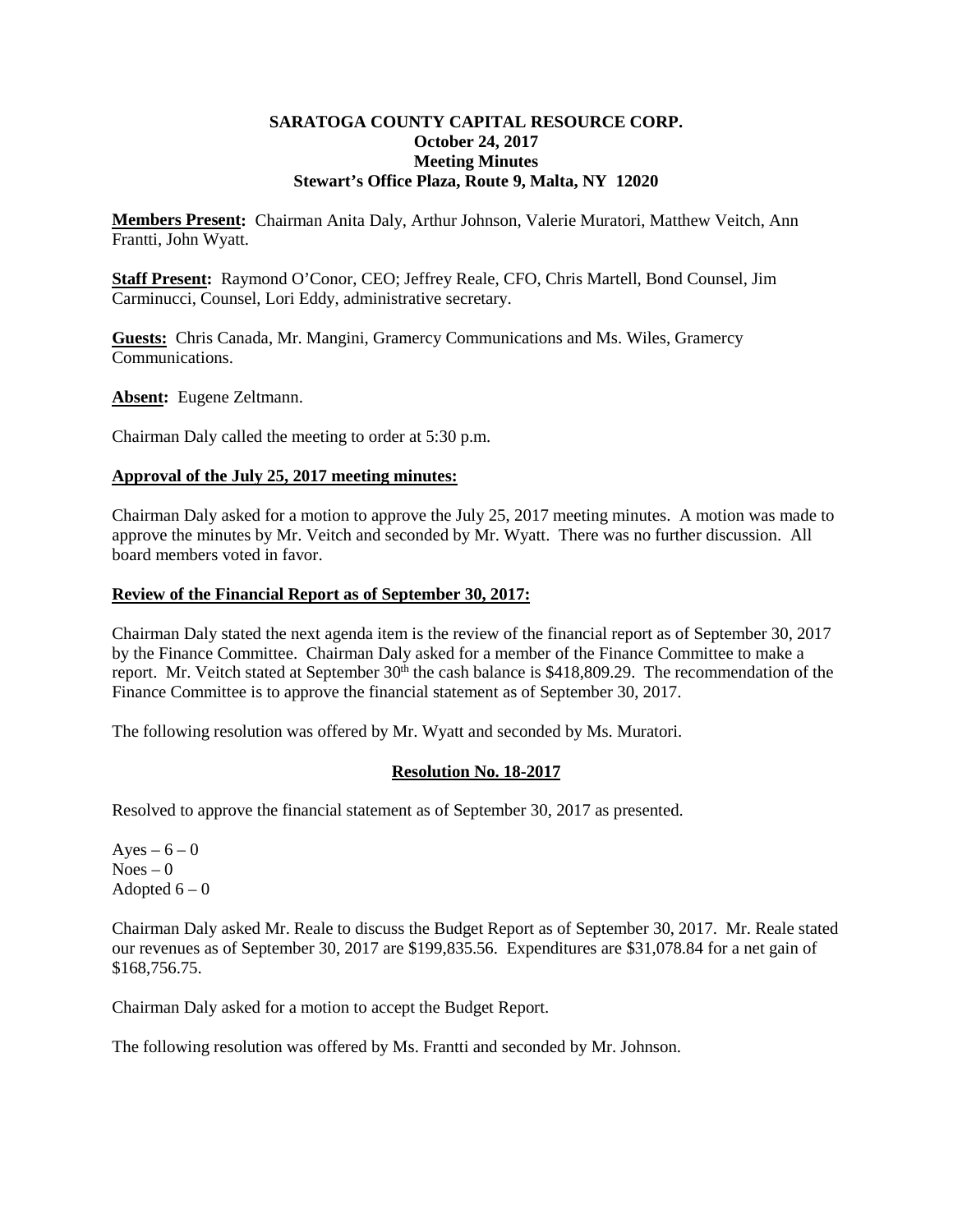#### **Resolution No. 19-2017**

Resolved to approve the Budget Report as of September 30, 2017 as presented.

Ayes –  $6 - 0$  $Noes - 0$ Adopted  $6 - 0$ 

Chairman Daly asked Mr. O'Conor to discuss the proposed budget. Mr. O'Conor stated that the Finance Committee recommended that dues and membership fees be increased to \$10,800 from the \$5,800. The other items remain as proposed.

The following resolution was offered by Mr. Wyatt and seconded by Ms. Muratori.

# **Resolution No. 20-2017**

Resolved to approve the recommendation of the Finance Committee to increase the Proposed Budget item dues and memberships to \$10,800 from \$5,800 with all other items remaining as proposed.

Ayes –  $6-0$  $Noes - 0$ Adopted  $6 - 0$ 

Mr. O'Conor stated we need the Board to approve the Budget to be submitted to the Authorities Budget Office with the amendments recommended.

The following resolution was offered by Mr. Johnson and seconded by Mr. Veitch.

# **Resolution No. 21-2017**

Resolved to approve the 2018 Budget submission to the Authorities Budget Office with the recommended amendments.

Ayes –  $6 - 0$  $Noes - 0$ Adopted  $6 - 0$ 

Chairman Daly stated the next item is our 2018 meeting schedule. Chairman Daly asked for a motion to approve the 2018 meeting schedule as proposed.

The following resolution was offered by Mr. Wyatt and seconded by Mr. Veitch.

# **Resolution No. 22-2017**

Resolved to approve the 2018 meeting schedule for the Capital Resource Corporation as proposed.

Ayes –  $6 - 0$  $Noes - 0$ Adopted  $6 - 0$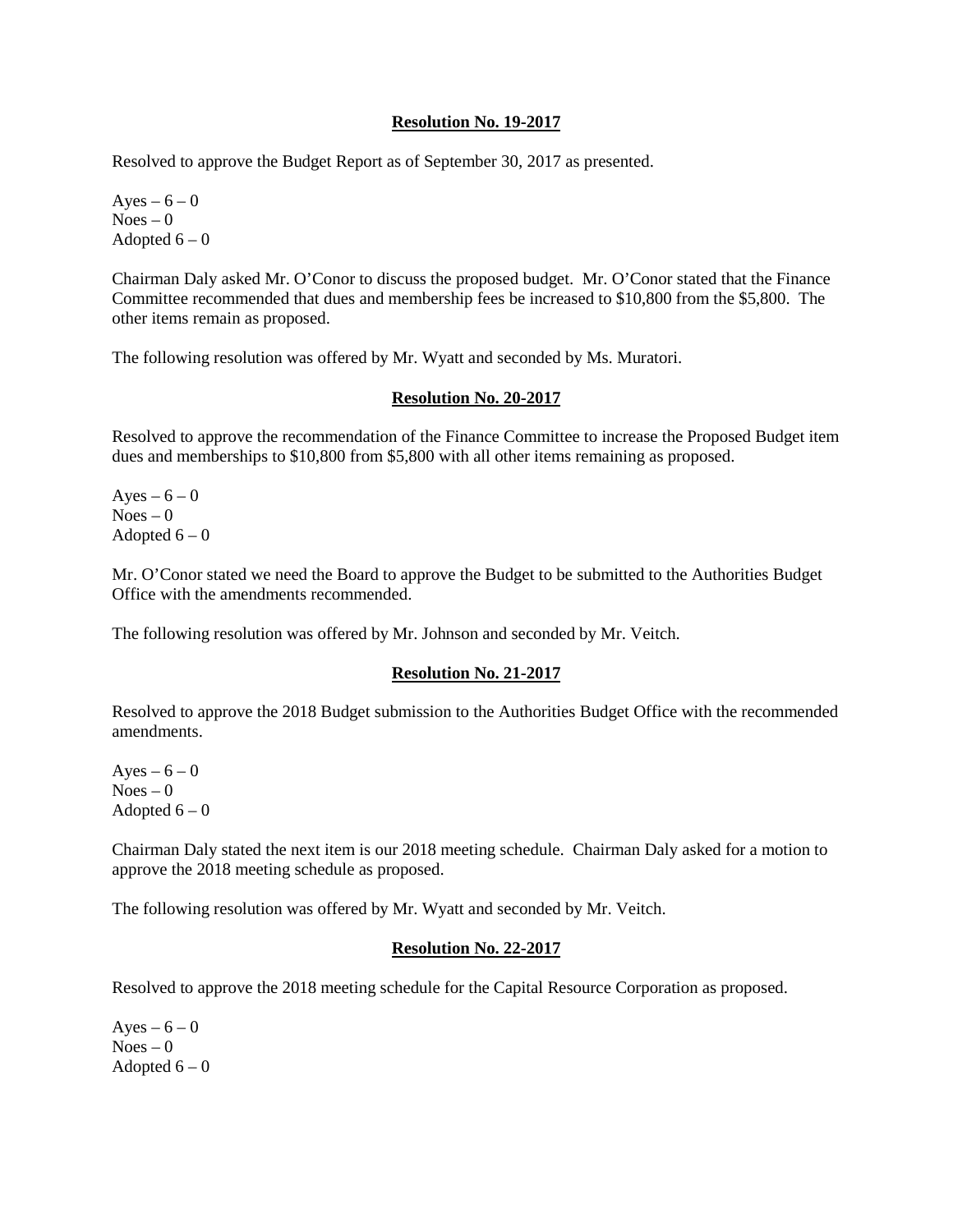Chairman Daly stated the next agenda item is invoices for approval. Mr. O'Conor stated the following invoices are being submitted for approval: Lori Eddy, secretarial services \$100.00; Jeffrey Reale, CFO services \$300.00; Jim Carminucci, Counsel services \$275.00; Raymond O'Conor, office supplies \$69.54 for a printer cartridge; SCPP, logo design \$850.00. Mr. O'Conor discussed the invoice for the logo design. The Prosperity Partnership logo design, he put \$850.00 in there because that was the bill that came to him. On the bill it said that somebody spent 11 hours designing that logo. He cannot believe that someone spent 11 hours designing the logo. Mr. O'Conor stated that was someone who was contracted by the Prosperity Partnership back in April. Mr. O'Conor raised an objection at \$850. Mr. O'Conor stated that Shelby Schneider, who wasn't involved in this at the time, called the folks that did the work and said it's not an appropriate amount, so the firm reduced it from \$850. to \$350. Mr. O'Conor stated if it is okay with the Board, we'll pay \$350. Anita Daly – NYSAC Conference \$956.12.

The following resolution was offered by Mr. Wyatt and seconded by Mr. Veitch.

# **Resolution No. 23-2017**

Resolved to approve the invoices for payment as discussed.

Ayes –  $6 - 0$  $Noes - 0$ Adopted  $6-0$ 

Mr. O'Conor stated the proposal for website design goes back to April. The Prosperity Partnership had solicited a proposal for website design and that proposal came in at \$11,000. He thought that was higher than average. He did some shopping around and there is a firm in Saratoga Springs, Webinstinct, that does good work and they submitted a proposal for \$3,500.00 plus \$25.00 a month maintenance. Mr. O'Conor's recommendation is that we use Webinstinct. Mr. Johnson questioned the proposal that Gramercy talked about, adding a proposal where they would manage the website, would this proposal take care of that. Mr. O'Conor stated they don't manage it, but what they will do is if there are any materials, design work that need to be loaded up to the website, they would send that material to Webinstinct.

The following resolution was offered by Mr. Johnson and seconded by Ms. Frantti

# **Resolution No. 24-2017**

Resolved to approve the proposal by Webinstinct for website design services as discussed.

Ayes –  $6 - 0$  $Noes - 0$ Adopted  $6 - 0$ Mr. Wyatt was excused from the meeting at this time.

Mr. O'Conor stated the next item was the discussion of using Gramercy for the brochure design. Chairman Daly stated that proposal was for \$3,000.00. This includes the brochure, business cards and letterhead design.

The following resolution was offered by Mr. Veitch and seconded by Ms. Frantti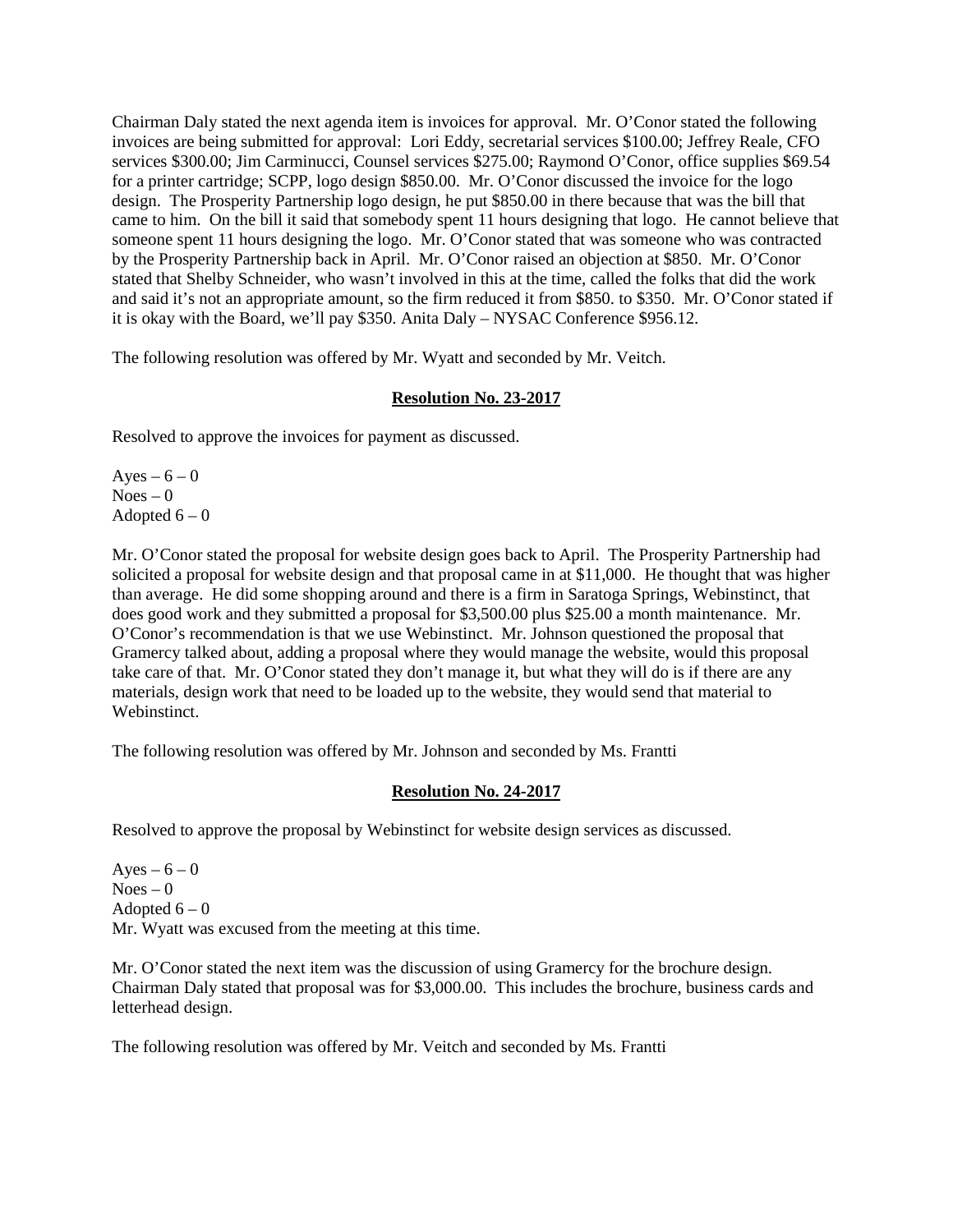#### **Resolution No. 25-2017**

Resolved to approve the proposal by Gramercy for the design of a brochure, business cards and letterrhead as discussed.

Ayes  $-5-0$  $Noes - 0$ Adopted  $5-0$ 

Chairman Daly stated the next agenda item is the renewal of service contracts. Ms. Muratori stated the Governance Committee made a recommendation for all four 2018 contracts to be renewed and their financial numbers are identified by the Governance Committee.

The following resolution was offered by Ms. Muratori and seconded by Mr. Veitch.

#### **Resolution No. 26-2017**

Resolved to approve the renewal of the four service contracts for Administrative Secretary, CFO, General Counsel, and CEO as discussed in the Governance Committee meeting held October 24, 2017.

Ayes  $-5-0$  $Noes - 0$ Adopted  $5-0$ 

Chairnan Daly stated the next agenda item would be discussed by Mr. Martel. Mr. Martel stated that in 2012 he and his brothers started Druthers Brewing Company in Saratoga Springs. They have opened another one in Albany, added distribution and bottling line, they are building one in Schenectady right now. Effective at the end of this year, he is going to step away from the practice of law and start doing that full time. Chris Canada is here today with him and he also works in the Saratoga Springs office of Hodgson Russ. He had a chance to speak with some of the Board members and Jim Carminucci before the meeting.

Mr. Martel will continue with the RW Preservation deal. RW Preservation is ready to close on December 11<sup>th</sup>. Chairman Daly stated we would miss Mr. Martel and wished him well.

Chairman Daly questioned Mr. Martel if there was any update on Trinity. Mr. Martel stated no. Mr. Carmiucci had reached out to their counsel and the transaction has not closed yet. He will follow up.

Mr. O'Conor stated he received another call from an attorney in New York City that did not want to identify who his client. He asked him to email an application. His guess is it is probably one of the affordable housing projects in Saratoga Springs.

Chairman Daly stated she and Mr. O'Conor had a discussion as Ellis Hospital has announced their plans for expansion in Clifton Park. However, she could not get hold of Paul. Mr. O'Conor stated he sent a message and he did not get a response back. When we met with the folks at Ellis they said they were also undertaking a big project in Schenectady and they had a borrowing cap and thought that they would use up just about the entirety of the borrowing cap for the project in Schenectady.

Chairman Daly stated she and Mr. O'Conor have also had conversations with Ortho New York. They have announced plans or made an application with the Department of Health for plans for a facility in Clifton Park for a surgery center. Mr. O'Conor stated Ortho New York acquired Orthopaedic Associates